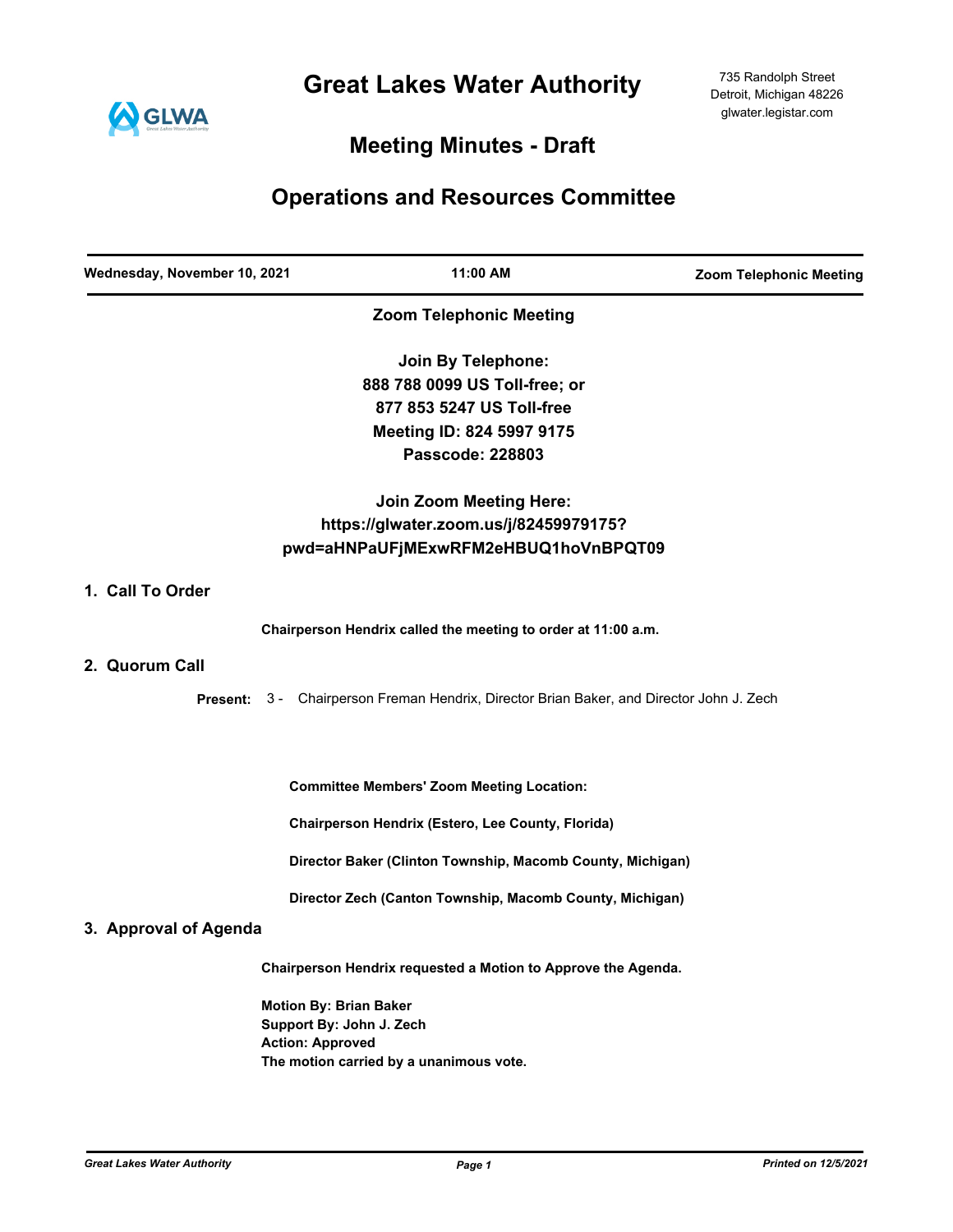#### **4. Approval of Minutes**

### **A.** [2021-427](http://glwater.legistar.com/gateway.aspx?m=l&id=/matter.aspx?key=4764) **October 13, 2021 Operations and Resources Committee Meeting Minutes.Draft**

*Sponsors:* Rechanda Willis

#### Attachments: October 13, 2021 Operations and Resources Committee Meeting **Minutes**

**Chairperson Hendrix requested a Motion to Approve the October 13, 2021 Operations and Resources Committee Meeting Minutes.**

**Motion By: John J. Zech Support By: Brian Baker Action: Approved The motion carried by a unanimous vote.**

#### **5. Public Comment**

**There were no public comments.**

#### **6. Communications**

**A.** [2021-428](http://glwater.legistar.com/gateway.aspx?m=l&id=/matter.aspx?key=4765) **Receipt of Correspondence**

**No Action Taken**

**B.** [2021-438](http://glwater.legistar.com/gateway.aspx?m=l&id=/matter.aspx?key=4775) **CEO's KPI Report**

*Sponsors:* Suzanne Coffey

*Indexes:* Office of the Executive

Attachments: EUM Key Metrics Dashboard 211110 FINAL [11-21 Red, Yellow Green Report](http://glwater.legistar.com/gateway.aspx?M=F&ID=a49784d9-3b04-4758-9e2e-8699a834be7d.xlsx)

[Reso 21-438- Explanation of CEO Red and Yellow report](http://glwater.legistar.com/gateway.aspx?M=F&ID=f4613ea9-b689-4218-8694-33c83e86071b.docx)

**Motion By: John J. Zech Support By: Brian Baker Action: Received and Filed The motion carried by a unanimous vote.**

**7. Old Business**

**None**

#### **8. New Business**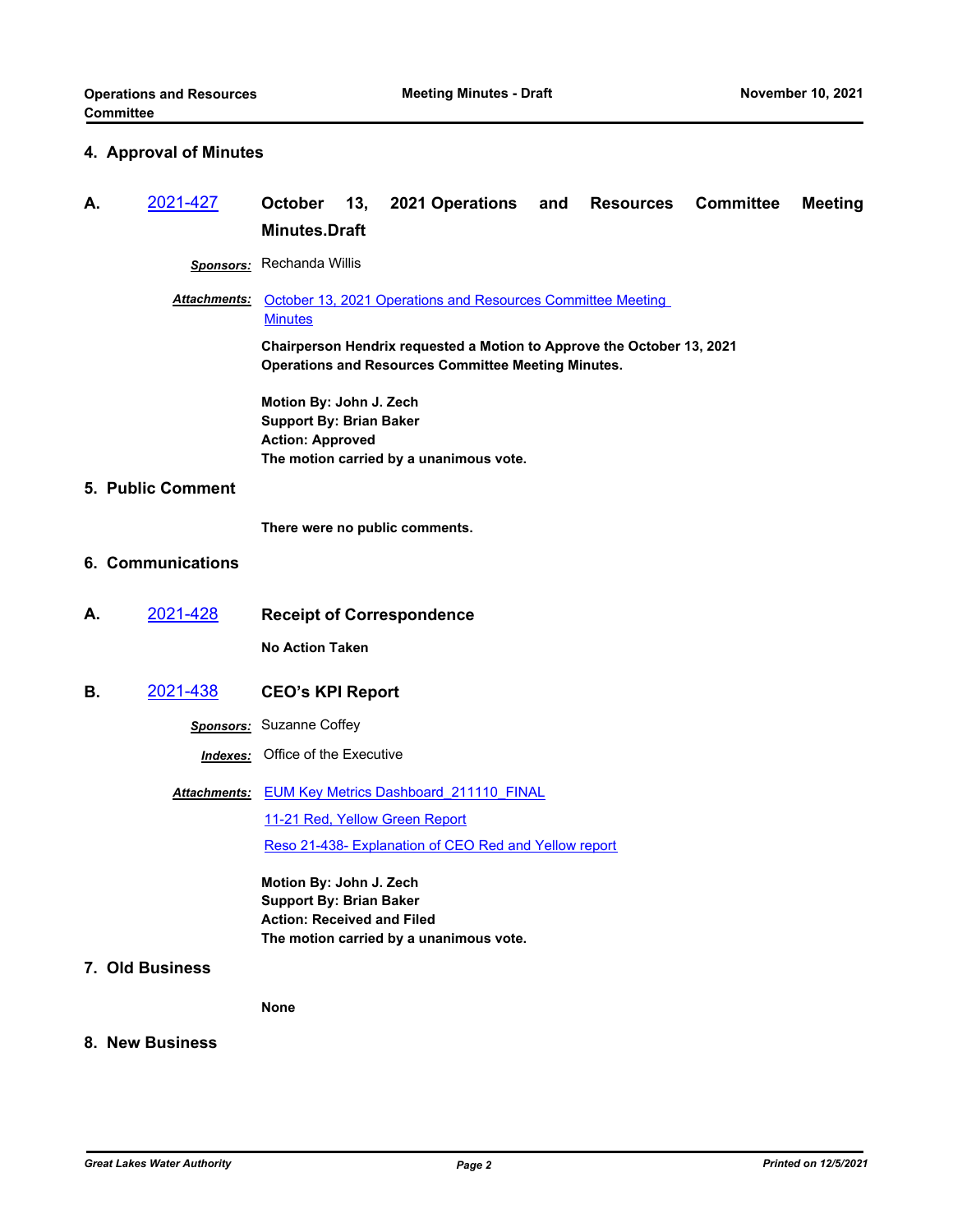## **A.** [2021-422](http://glwater.legistar.com/gateway.aspx?m=l&id=/matter.aspx?key=4759) **Contract No. 2103384 Freud Storm Pump Rotating Assemblies CIP# 232002 / BCE Score: 79.6**

*Sponsors:* Cheryl Porter and Todd King

*Indexes:* Water Operations

[2103384 Procurement Report](http://glwater.legistar.com/gateway.aspx?M=F&ID=6767fc89-6d81-43ad-86a3-eef12005358a.docx) *Attachments:* [Detroit Pump Flowserve Sole Source GLWA Letter](http://glwater.legistar.com/gateway.aspx?M=F&ID=46896513-84fc-4b0c-9d71-5ebd55d7e68f.pdf)

> **Motion By: Brian Baker Support By: John J. Zech Action: Recommended for Approval to the Board of Directors Workshop Meeting Agenda of November 18, 2021 The motion carried by a unanimous vote.**

- **B.** [2021-423](http://glwater.legistar.com/gateway.aspx?m=l&id=/matter.aspx?key=4760) **Contract No. 2103386 Conners Creek Pump Station Sanitary Rotating Assemblies CIP# 232002 / BCE Score: 79.6**
	- *Sponsors:* Cheryl Porter and Todd King

*Indexes:* Water Operations

[2103386 Procurement Report](http://glwater.legistar.com/gateway.aspx?M=F&ID=ec901804-1cb9-4f43-8c10-56b1c4a1a75d.docx) *Attachments:*

[Detroit Pump Morris Sole Source Letter GLWA](http://glwater.legistar.com/gateway.aspx?M=F&ID=190a477f-6820-4e2f-939a-48b05d54672e.pdf)

**Motion By: John J. Zech Support By: Brian Baker Action: Recommended for Approval to the Board of Directors Workshop Meeting Agenda of November 18, 2021 The motion carried by a unanimous vote.**

**C.** [2021-424](http://glwater.legistar.com/gateway.aspx?m=l&id=/matter.aspx?key=4761) **Proposed Amendment No. 1 Contract No. GLWA-CS-259 As-Needed Engineering Services for Concrete Testing, Geotechnical Soil Borings and other Testing Services, and Related Services CIP# 380700 / BCE Score: 20.0** *Sponsors:* Cheryl Porter and Grant Gartrell *Indexes:* Water Operations

> **Motion By: John J. Zech Support By: Brian Baker Action: Recommended for Approval to the Board of Directors Workshop Meeting Agenda of November 18, 2021 The motion carried by a unanimous vote.**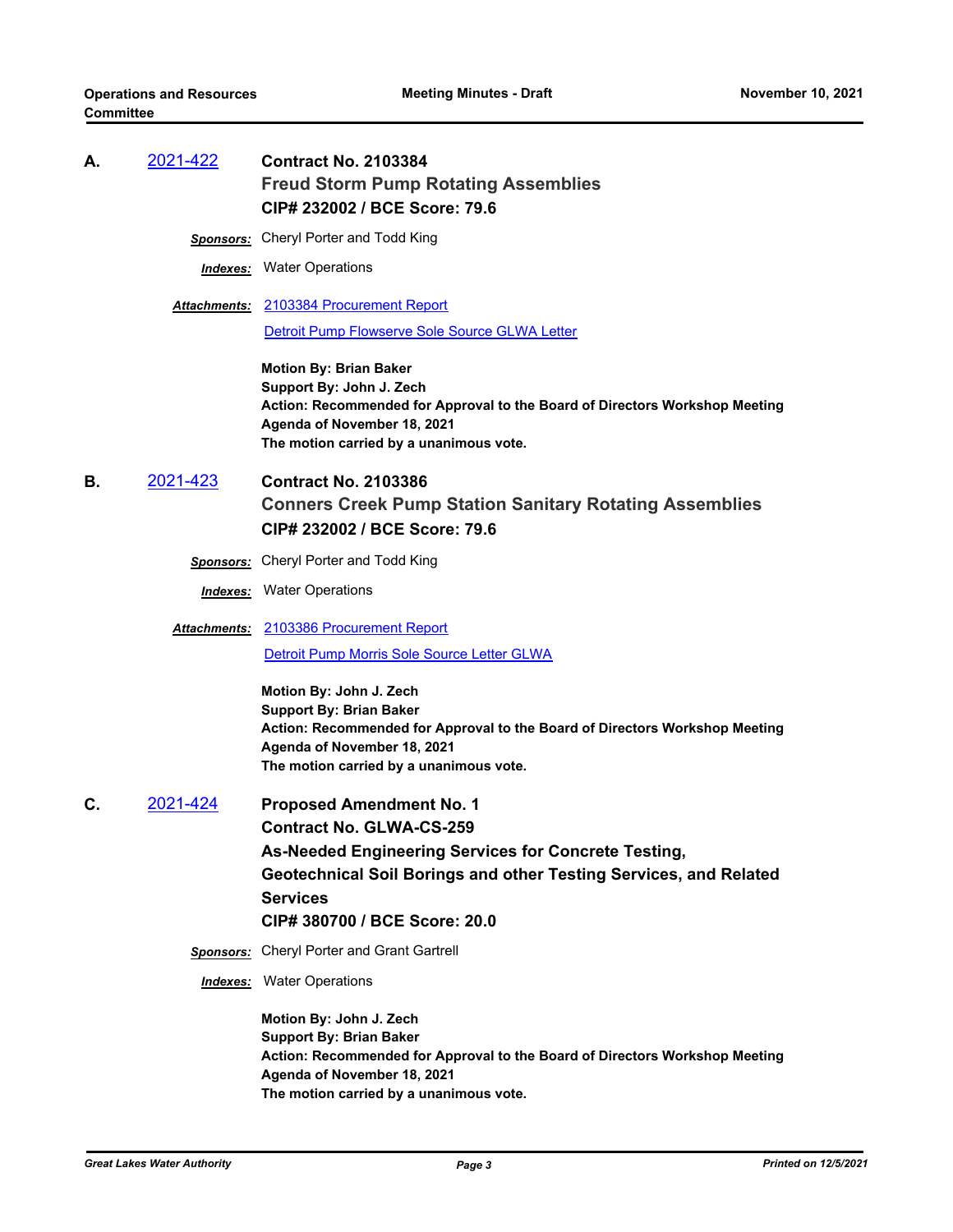| D. | 2021-425         | <b>Contract No. 2100998</b><br>East Avon Early Works Pipe Material Procurement for the 96-Inch<br><b>Water Transmission Main Relocation Project</b><br>CIP# 122004 / BCE Score: 83.6                               |
|----|------------------|--------------------------------------------------------------------------------------------------------------------------------------------------------------------------------------------------------------------|
|    | <b>Sponsors:</b> | <b>Cheryl Porter and Grant Gartrell</b>                                                                                                                                                                            |
|    |                  | <b>Indexes:</b> Water Operations                                                                                                                                                                                   |
|    |                  | <b>Attachments: 2100998 Procurement Report</b>                                                                                                                                                                     |
|    |                  | 2100998 Cost Tabulation - Notice of Respondents                                                                                                                                                                    |
|    |                  | 2100998 Vendor Response Follow-up                                                                                                                                                                                  |
|    |                  | <b>Motion By: Brian Baker</b><br>Support By: John J. Zech<br>Action: Recommended for Approval to the Board of Directors Workshop Meeting<br>Agenda of November 18, 2021<br>The motion carried by a unanimous vote. |
| Е. | 2021-426         | <b>Contract No. 1904231</b>                                                                                                                                                                                        |
|    |                  | Northeast Water Treatment Plant Flocculator Replacement                                                                                                                                                            |
|    |                  | CIP# 112006 / BCE Score: 67.40                                                                                                                                                                                     |
|    | <b>Sponsors:</b> | <b>Cheryl Porter and Grant Gartrell</b>                                                                                                                                                                            |
|    |                  | <b>Indexes:</b> Water Operations                                                                                                                                                                                   |
|    |                  | Attachments: 1904231 Procurement Report                                                                                                                                                                            |
|    |                  | 1904231 Cost Tabulation - Notice of Respondents                                                                                                                                                                    |
|    |                  |                                                                                                                                                                                                                    |

**Motion By: John J. Zech Support By: Brian Baker Action: Recommended for Approval to the Board of Directors Workshop Meeting Agenda of November 18, 2021 The motion carried by a unanimous vote.**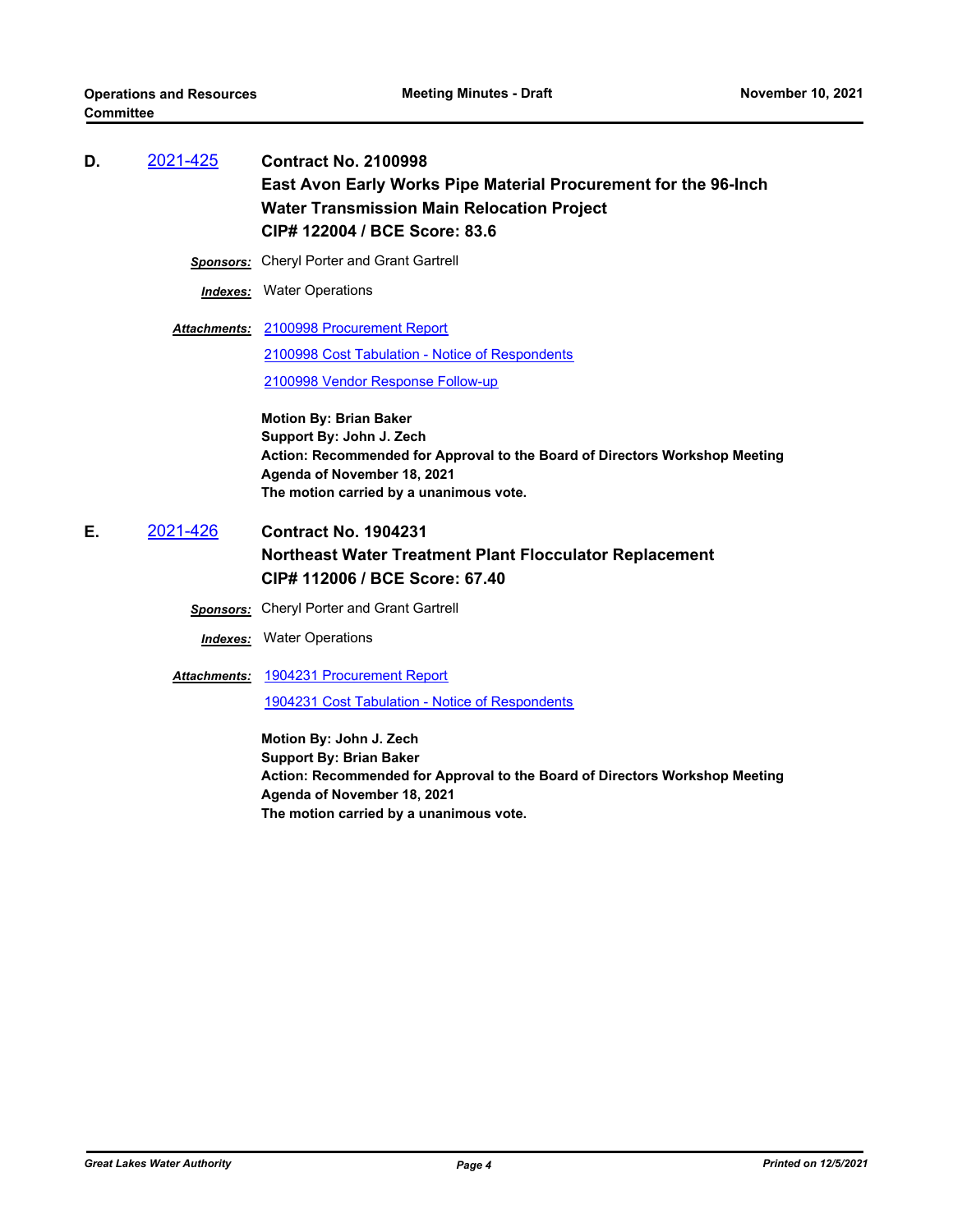| F. | 2021-434            | <b>Contract No. 2004474</b>                                                                                                                           |
|----|---------------------|-------------------------------------------------------------------------------------------------------------------------------------------------------|
|    |                     | UPS Maintenance Service Contract for CSO & WRRF Facilities                                                                                            |
|    |                     | Vendor: Process Controls & Instrumentation (PCI) LLC                                                                                                  |
|    |                     | <b>O&amp;M</b>                                                                                                                                        |
|    | <u>Sponsors:</u>    | Navid Mehram                                                                                                                                          |
|    |                     | <b>Indexes:</b> Wastewater Operations                                                                                                                 |
|    | <b>Attachments:</b> | 2004474 Cost Tabulation                                                                                                                               |
|    |                     | 2004474 Vendor Response Follow-up                                                                                                                     |
|    |                     | 2004474 Procurement Board Report                                                                                                                      |
|    |                     | Response to Question RE Contract No. 2004474 Final                                                                                                    |
|    |                     | Motion By: John J. Zech                                                                                                                               |
|    |                     | <b>Support By: Brian Baker</b><br>Action: Recommended for Approval to the Board of Directors Workshop Meeting                                         |
|    |                     | Agenda of November 18, 2021                                                                                                                           |
|    |                     | The motion carried by a unanimous vote.                                                                                                               |
| G. | 2021-435            | Proposed Purchase Order Renewal No. 3                                                                                                                 |
|    |                     | Purchase Order No. 0004302                                                                                                                            |
|    |                     | <b>Liquid Chlorine</b>                                                                                                                                |
|    |                     | <b>Vendor: JCI Jones Chemicals</b>                                                                                                                    |
|    |                     | <b>Sponsors:</b> Navid Mehram                                                                                                                         |
|    |                     | <b>Indexes:</b> Wastewater Operations                                                                                                                 |
|    | Attachments:        | <b>Chemical Memo Final.11.3.21</b>                                                                                                                    |
|    |                     | Motion By: John J. Zech                                                                                                                               |
|    |                     | <b>Support By: Brian Baker</b>                                                                                                                        |
|    |                     | Action: Recommended for Approval to the Board of Directors Workshop Meeting<br>Agenda of November 18, 2021                                            |
|    |                     | The motion carried by a unanimous vote.                                                                                                               |
| Η. | 2021-436            | <b>Proposed Change Order No. 2</b>                                                                                                                    |
|    |                     | <b>Contract No. 1901658</b>                                                                                                                           |
|    |                     | <b>Facilities Maintenance Services</b>                                                                                                                |
|    |                     | <b>O&amp;M</b>                                                                                                                                        |
|    | <b>Sponsors:</b>    | Navid Mehram                                                                                                                                          |
|    | Indexes:            | <b>Wastewater Operations</b>                                                                                                                          |
|    |                     | Motion By: John J. Zech                                                                                                                               |
|    |                     | <b>Support By: Brian Baker</b>                                                                                                                        |
|    |                     | Action: Recommended for Approval to the Board of Directors Workshop Meeting<br>Agenda of November 18, 2021<br>The motion carried by a unanimous vote. |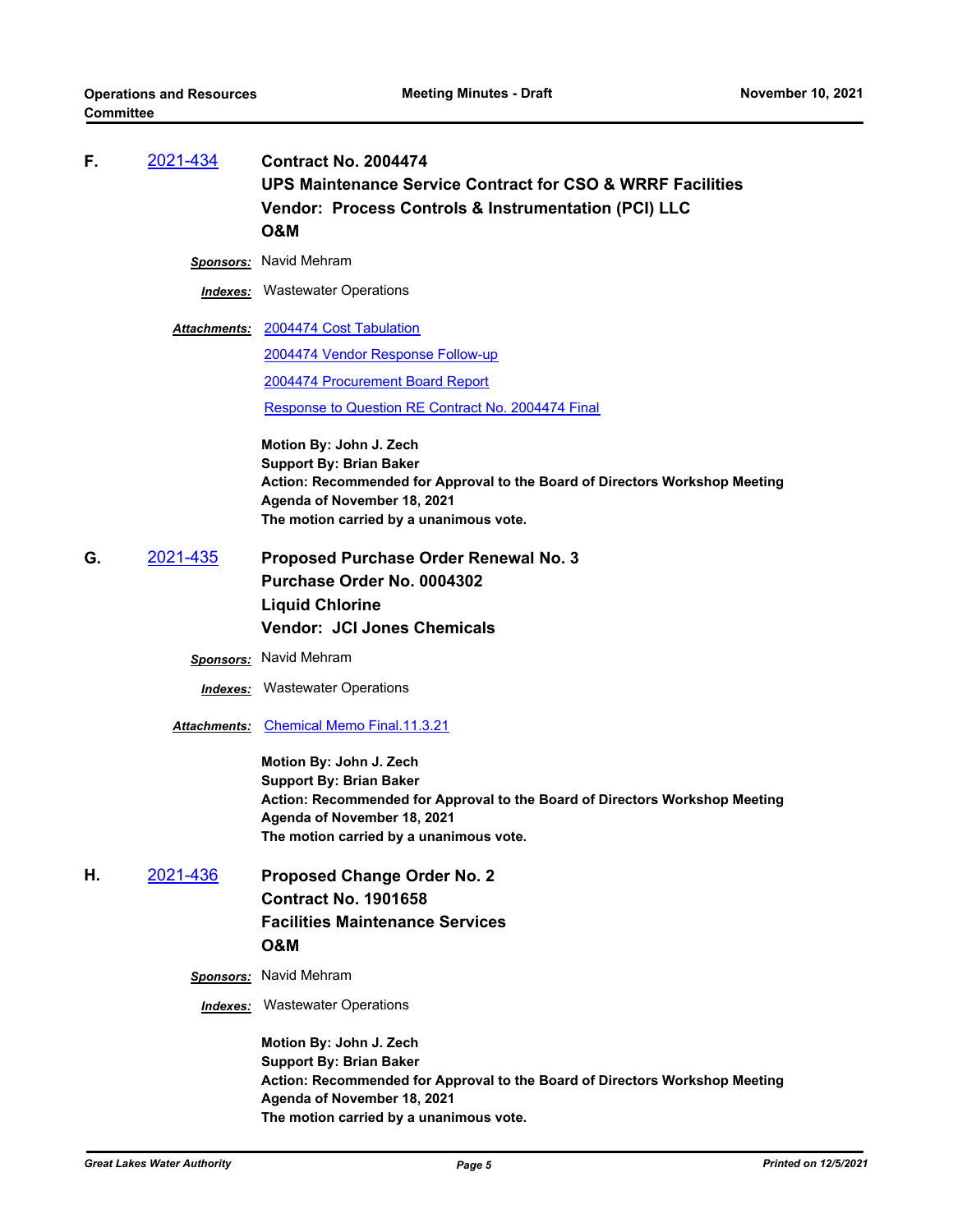| ı. | <u>2021-420</u>  | <b>Proposed Amendment No. 1</b><br><b>Contract No. 1803978</b><br>Human Resources Information Systems (HRIS) Software as a<br><b>Service</b>                                                                       |
|----|------------------|--------------------------------------------------------------------------------------------------------------------------------------------------------------------------------------------------------------------|
|    | <b>Sponsors:</b> | Jeffrey Small                                                                                                                                                                                                      |
|    |                  | <b>Indexes:</b> Information Technology                                                                                                                                                                             |
|    |                  | <b>Motion By: Brian Baker</b><br>Support By: John J. Zech<br>Action: Recommended for Approval to the Board of Directors Workshop Meeting<br>Agenda of November 18, 2021<br>The motion carried by a unanimous vote. |
| J. | 2021-439         | <b>Contract No. 2102026</b>                                                                                                                                                                                        |
|    |                  | <b>Aura Smart Water Technology Platform</b>                                                                                                                                                                        |
|    |                  | O&M                                                                                                                                                                                                                |
|    | <b>Sponsors:</b> | Jody Caldwell                                                                                                                                                                                                      |
|    |                  | <b>Indexes:</b> Planning Services                                                                                                                                                                                  |
|    |                  | Attachments: 2102026.CostTabulation                                                                                                                                                                                |
|    |                  | 2102026.ProcurementBoardReport                                                                                                                                                                                     |
|    |                  | Motion By: John J. Zech<br><b>Support By: Brian Baker</b><br>Action: Recommended for Approval to the Board of Directors Workshop Meeting<br>Agenda of November 18, 2021<br>The motion carried by a unanimous vote. |
| Κ. | 2021-437         | <b>Contract No. 2101048</b>                                                                                                                                                                                        |
|    |                  | <b>Third Party Claims Administration</b><br>O&M                                                                                                                                                                    |
|    | Sponsors:        | William Wolfson and Michael Tilley                                                                                                                                                                                 |
|    |                  | <b>Indexes:</b> Administration & Compliance                                                                                                                                                                        |
|    |                  | Attachments: 2101048.ProcurementBoardReport                                                                                                                                                                        |
|    |                  | 2101048.CostTabulation                                                                                                                                                                                             |
|    |                  | 2101048. Vendor Response Follow-up                                                                                                                                                                                 |
|    |                  | Motion By: John J. Zech<br><b>Support By: Brian Baker</b><br>Action: Recommended for Approval to the Board of Directors Workshop Meeting<br>Agenda of November 18, 2021<br>The motion carried by a unanimous vote. |